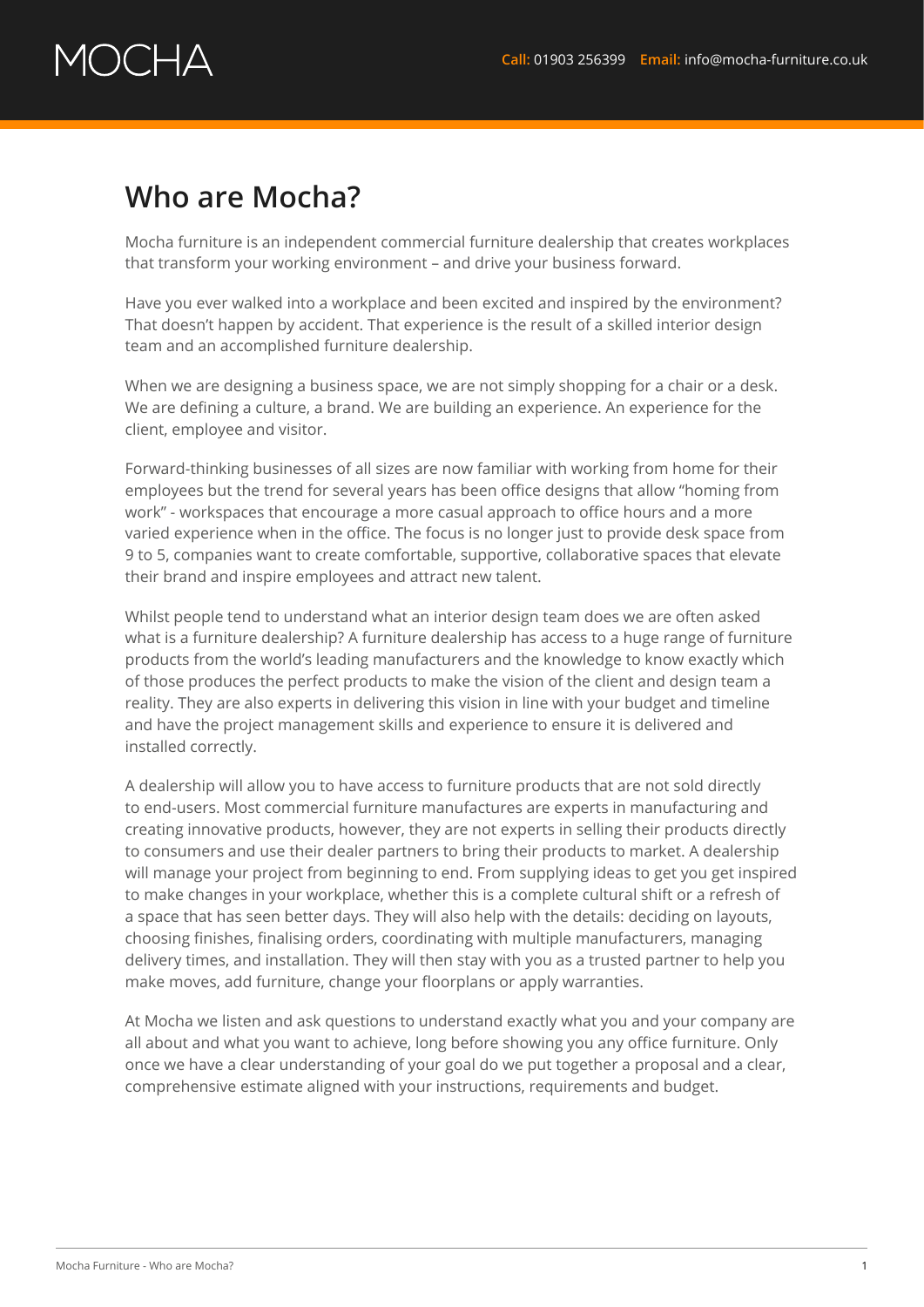## $\bigcap C \square \triangle$

As a completely privately owned, financially stable company, Mocha are able to maintain complete independence. Some dealerships are aligned with a manufacturer who insist an agreed percentage of their sales come from that manufacturer each year. This isn't the way to give best value so we maintain our independence and work with a huge range of manufacturers, having great relationships with all but beholden to none. This allows us to recommend only the best product in every case for every area for every client based only on the best match to the brief within the budget the client has.

With 22 years experience of projects from 2 person start-ups to 3000 workstation global headquarters with clients including Google, BskyB, Barclays, PwC, KPMG, News International and Societe Generale our knowledge shines through and we are the safest pair of hands in the industry.

Prior to forming Mocha in 2011 Mark Owen the MD worked for a variety of both dealerships and manufacturers and this gave him a complete overview of how the industry worked from both sides and what was done well but certainly what could be done better. When Mocha began he vowed to put this into practice and Mocha does indeed take a unique approach. We ensure a single point of contact takes a project through from first enquiry to signed off completion. This way there is no knowledge gap as sales hands over to order processor who hands over to project manager who hands over to account manager. Still the way a standard dealership works and a methodology that causes problems on every single project. We also ensure that the most experienced staff take control of projects rather than them sitting in the office or having long lunches with contacts whilst junior staff do the front end work. What's the point of 20 years project experience sitting in the office all day?

This approach has led to unchecked growth throughout our ten years in business, 85% of our work coming from referral and recommendation of existing clients and not a single client lost since we started due to poor performance. We are committed to 100% customer satisfaction – it's the best possible way to promote and ensure the success of the business and we have a promise that only on 100% snag free completion do we invoice our clients. In an industry with a poor reputation for leaving clients chasing the last 2% of a project to be finished this is a promise we're happy to make and that is very well received by clients that have been in that unfortunate position in the past.

We insist on honesty and transparency and being ethical to deal with. We have high environmental standards, we support a number of charities and ensure we always pay our suppliers within our agreed payment terms without fail. We make an effort to subcontract to smaller businesses whenever the opportunity allows and when it does we pay these companies on day of receipt of invoice – even if we have 30 days to pay. By being as decent and ethical as we can we have excellent relationships with our suppliers and manufacturers and this has a knock on effect as to how responsive and reliable we can be for our own clients.